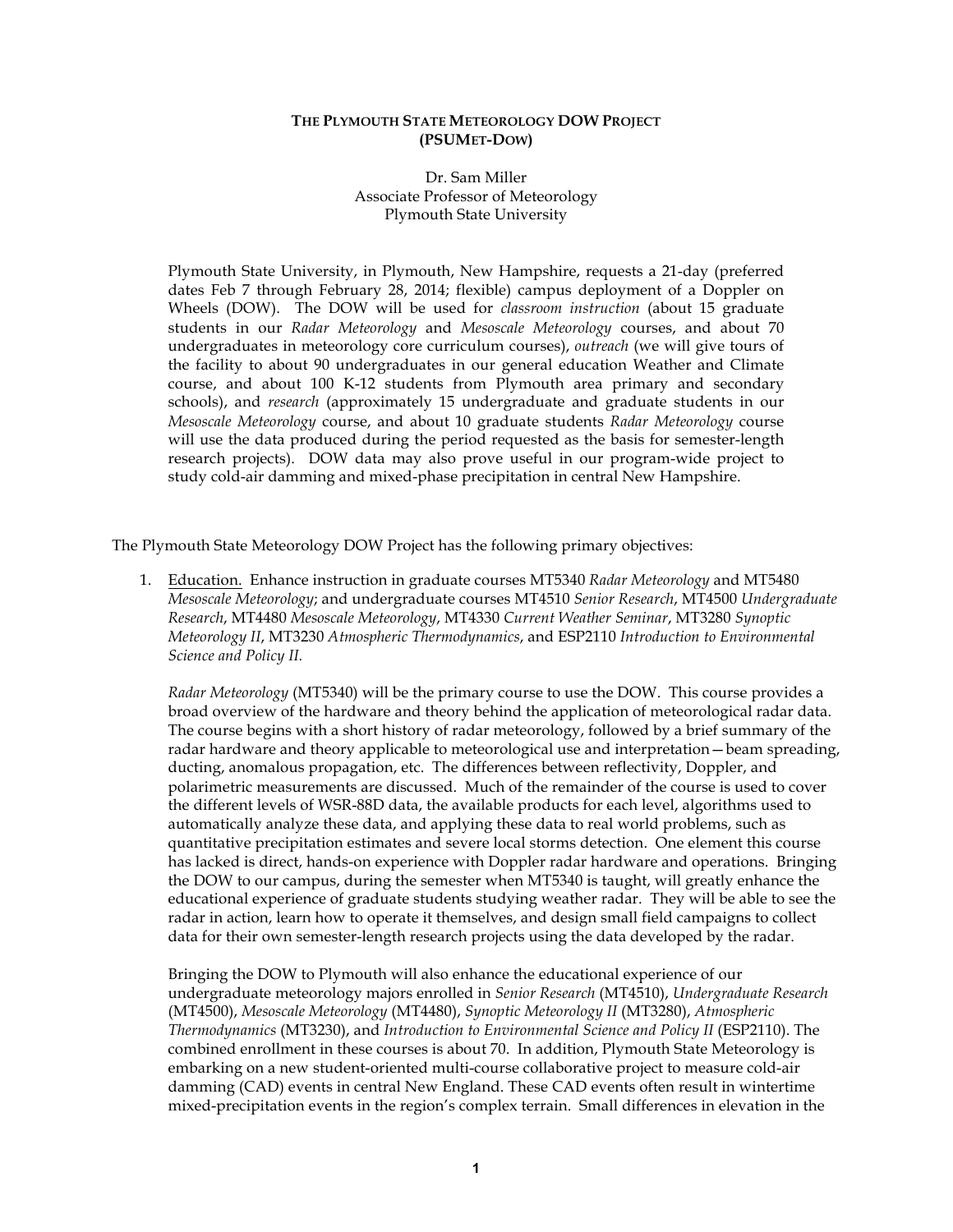alternating valleys and ridges often result in differing precipitation phases (such as snow, ice pellets, and freezing rain) over relatively short horizontal distances. Access to the DOW, should we be fortunate enough to experience a CAD event during its deployment here, will greatly assist with our ability to characterize precipitation types and intensities inside and outside the classroom. We envision students enrolled in all of these courses could be given tours of the DOW and subsequently assist in this research project through data collection, selection of radar volume scans, and data analysis. Students in *Synoptic Meteorology* would use the data collected to complete case studies of the event. Students in *Mesoscale Meteorology* and *Atmospheric Thermodynamics* (who learn about predicting precipitation phase using thickness profiles) would add additional data types by using portable temperature sensors and our portable radiosonde system to launch weather balloons, respectively, in order to better characterize the temperature, dew point, and wind profiles during the event.

Should we not experience a CAD event during the DOW's deployment in Plymouth, we will almost certainly have plenty of alternative mesoscale and synoptic-scale weather events to study; snow squalls, upslope snow events, frontal passages, and mesoscale precipitation bands within Nor'easters are all regular events during the winter. We can also drive the DOW 20 miles north, to Franconia Notch, a narrow canyon running through the White Mountains. The cloud cover, visibility, precipitation type and intensity, temperature, wind, etc. are often very different within Franconia Notch than conditions recorded at airports to the north and south of the Notch. The deployment of the DOW in each of these examples would provide fruitful educational opportunities for students in all the aforementioned courses.

2. Outreach. We will use the DOW to introduce PSU students majoring in other fields, elementary, middle and high school students, and members of the general public, to science and technology.

We propose the park the DOW in front of our student union building, in the geographic center of the campus. With approximately 4,500 full-time equivalent undergraduates, and 3,500 graduate students enrolled at Plymouth State, the DOW presence will assure broad exposure of STEM subjects to these future professionals. We will also give tours of the facility to students enrolled in *Weather and Climate* (MTDI 1200), our general education, introductory-level course. Two sections of this course will be taught, with a total enrollment of about 90 students. The DOW will be discussed beforehand in the classroom, along with a few general principles of weather radar, so that their time actually at the DOW will be utilized most effectively. In the past we have had one or two students each semester change their majors to meteorology after taking *Weather and Climate* (and its predecessor course), and we anticipate that introducing them to the DOW could increase this number.

PSU has a formalized STEM Initiative; the purpose being to bring more STEM-related experiences and exposures to elementary, middle and high schools in the region. We have communicated the DOW proposal to these partners and are planning for those teachers and classes to visit the facility. Ideally, we would have many more students visit the DOW if it were sited at the Plymouth school complex (co-located elementary, middle, and high schools). Finally, we will provide opportunities for members of the general public (in Plymouth and several surrounding towns) to visit the DOW, with a faculty member assisting with organized tours, and staff of the Mount Washington Observatory will incorporate DOW and radar information into their outreach programs. A University press release will be disseminated to the White Mountains and Lakes Region communities advertising the DOW and inviting all residents and businesses to participate.

3. Research. As discussed above, we are embarking on a project to observe, measure, and betterpredict the onset of cold-air damming (CAD) events in northern New England, the mixed-phase precipitation events that often result during the wintertime, and the external meteorological forces that eventually cause the breakdown of the highly-localized cold domes. This project will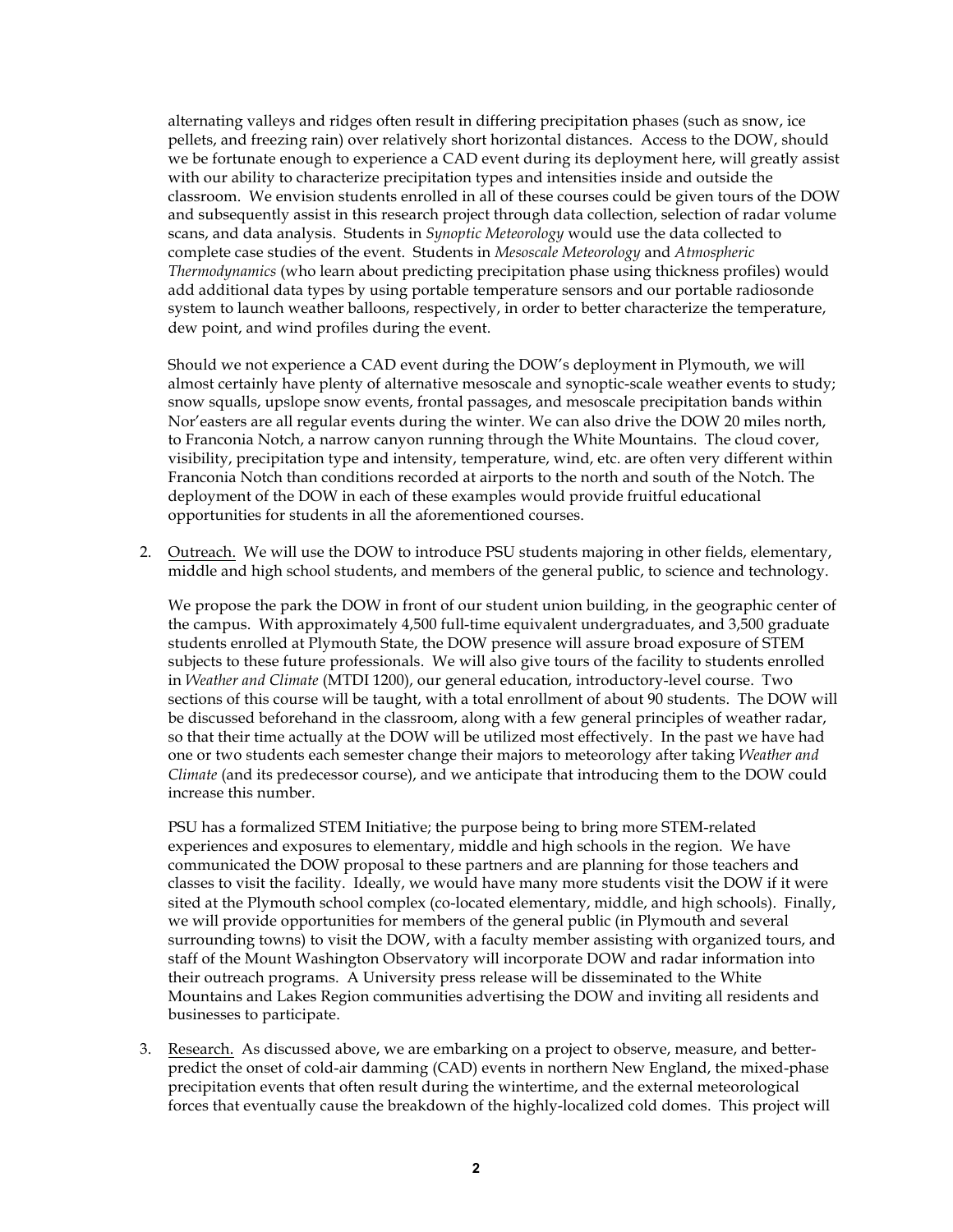involve graduate students, undergraduates, and members of the Plymouth State Meteorology faculty and staff. Should we be fortunate enough to experience one of these CAD events during the DOW's deployment in Plymouth, we will combine data developed from the radar installation with thermodynamic profiles recorded with our own portable radiosonde system and other meteorological observation platforms.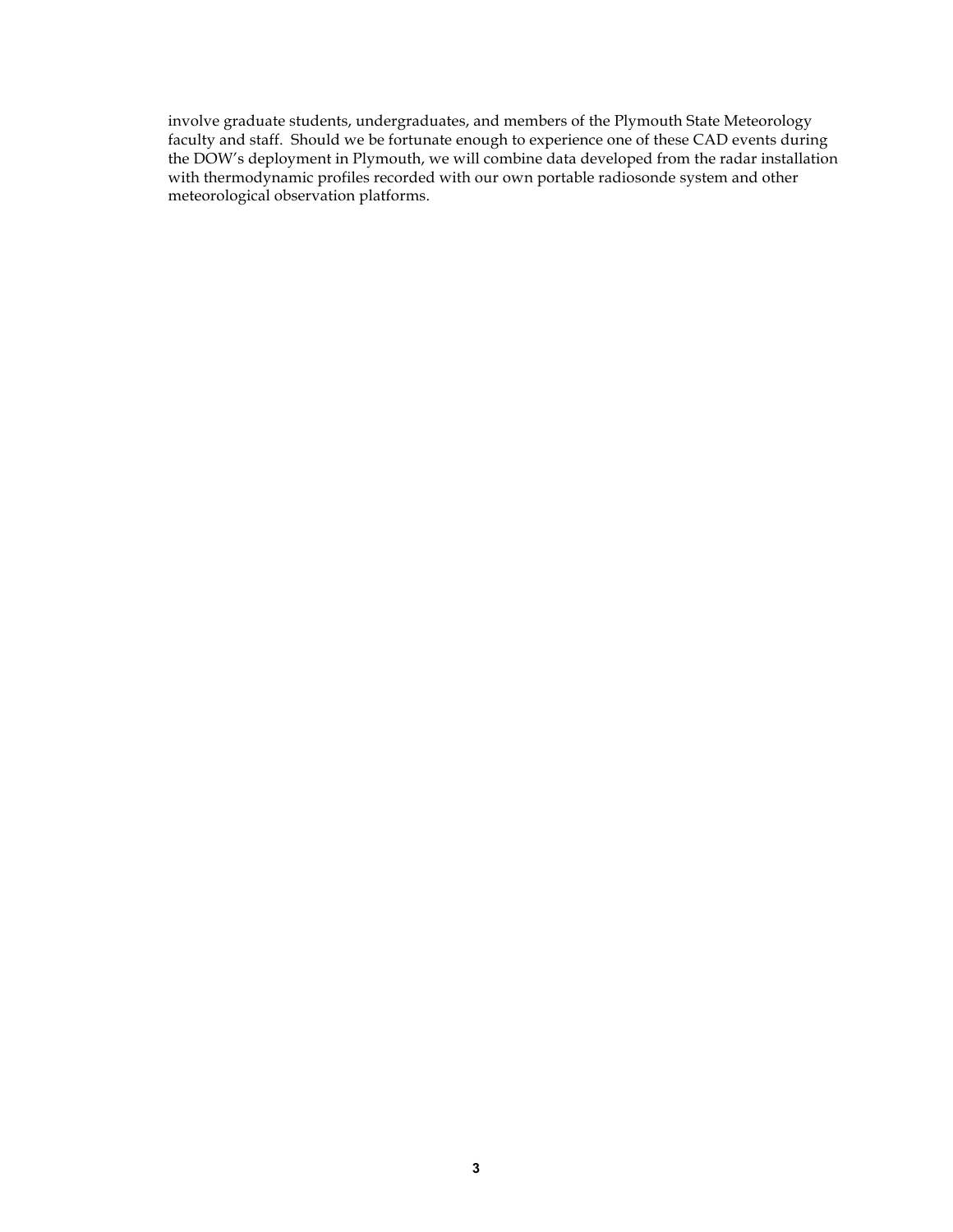# **Facility Request Form for Educational Activities**

| <b>Requestor Name</b>          | Samuel T. Miller                   |
|--------------------------------|------------------------------------|
| <b>Institution and Address</b> | Department of Atmospheric Sciences |
|                                | and Chemistry                      |
|                                | <b>Plymouth State University</b>   |
|                                | MSC <sub>48</sub>                  |
|                                | 17 High Street                     |
|                                | Plymouth, NH 03264-1595            |
| Phone and Email                | $+1(603)$ 535-2811                 |
|                                | stmiller@plymouth.edu              |

# **Part I: General Information**

### **Part II: Project Description**

| Project Title                                      | Plymouth State Meteorology DOW<br>Project (PSUMet-DOW) |
|----------------------------------------------------|--------------------------------------------------------|
| Project Location                                   | Plymouth, NH and surrounding area                      |
| Start and End Dates of Field Deployment            | 7 Feb $2014 - 28$ Feb $2014$ (flexible)                |
| NSF Facilities requested (type and $#$ of systems) | One Doppler-On-Wheels (DOW)                            |
| Number of Expendables requested (if applicable)    | None                                                   |

## **Part III: Educational Activities Description**

| Number of students involved                       | Graduate: $10+$     |
|---------------------------------------------------|---------------------|
|                                                   | Undergraduate: 160+ |
| Desired training activities conducted by Facility | None                |
| Staff incl. time in the field                     |                     |
| Desired teaching activities conducted by Facility | None                |
| Staff incl. time in the field                     |                     |
| Additional special requirements that pertain to   | None                |
| <b>Facility support</b>                           |                     |
| Ancillary/Opportunistic K-12 Outreach             | $100+$              |
| Activities <sup>1</sup>                           |                     |

## **Part IV: Operational Requirements**

| Please specify data access needs (e.g. real time) | Real-time and recorded (during      |
|---------------------------------------------------|-------------------------------------|
|                                                   | period of deployment) reflectivity, |
|                                                   | radial velocity, and spectrum width |
|                                                   | recorded by DOW, in any format      |
|                                                   |                                     |

 <sup>1</sup> Please note that NCAR and NSF **strongly** encourage additional educational activities that focus on K-12 audiences to expand NSF Facilities outreach even further.